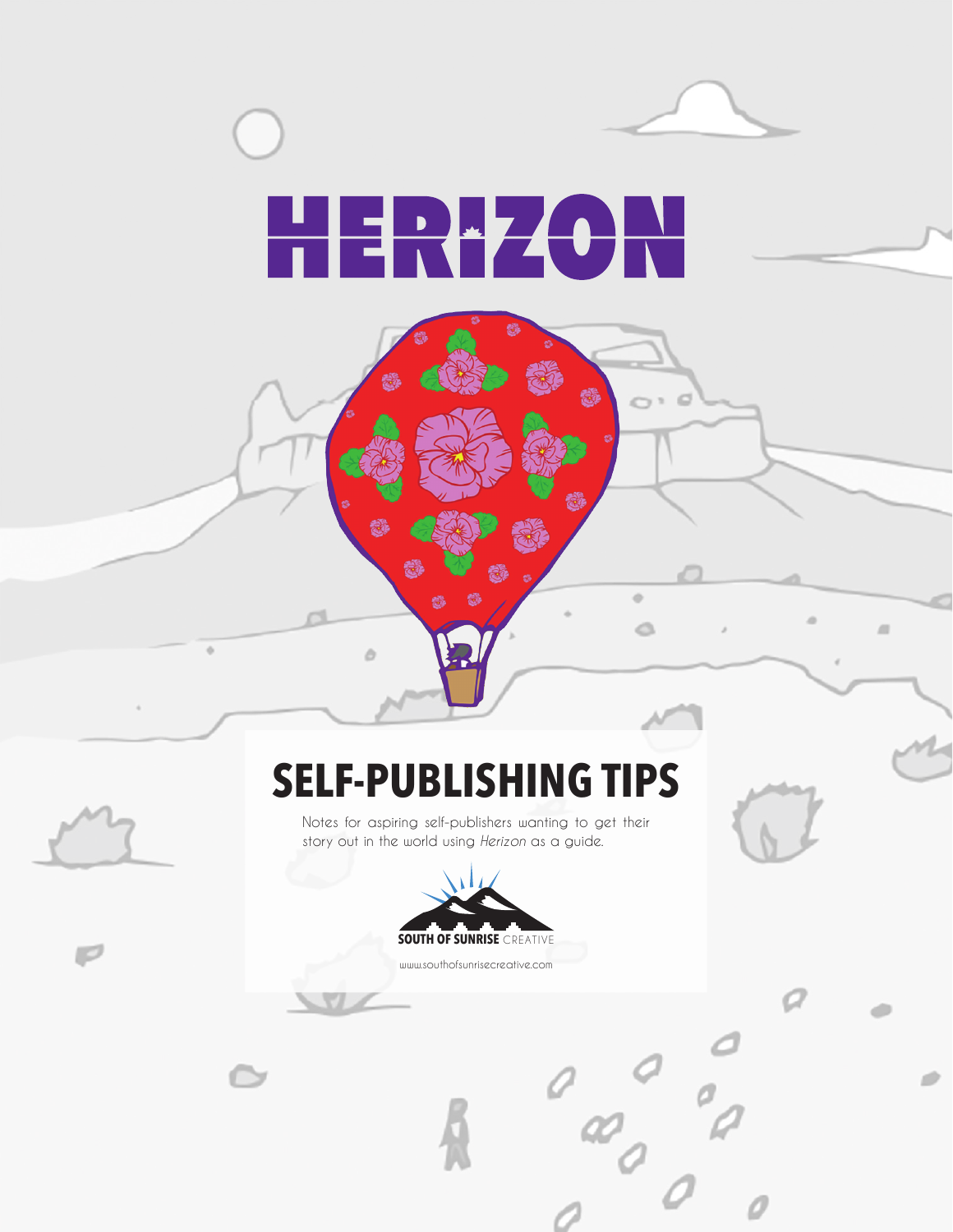

Self-publishing can be a difficult path to navigate as it requires more than telling a story and getting it to the public. The process requires research and understanding of markets and price points. It requires design, layout, and fulfillment. As a first-time publisher, South of Sunrise Creative would like to share its experience so others can make an informed decision on whether or not self-publishing would be beneficial to their own unique situtation. South of Sunrise Creative provides consulting and coaching services for individuals wanting to know more information. Price options are available on the South of Sunrise website.

## PUBLISHING ROUTES

Before you venture into self-publishing a children's book it's best to consider your options. Below are four possible routes to pursue if you have an idea, and even better, a manuscript in hand. There are pros and cons to each route, which depends on how much time and effort you're willing to invest in your book. Publishing routes include:

> A. **THE BIG FIVE** - HarperCollins, Penguin Random House, Simon and Shuster, Hachette, and Macmillan. You will most likely need to be agented to gain access to these publishers.

> B. **INDEPENDENT PRESSES** - Publishers that include niche audiences like Salina Bookshelf, Inc.

C. **SELF-PUBLISHING** - The independent or "Indie" route can be faster and yield a larger piece of the pie for authors and illustrators.

D. **E-BOOK** - Sold directly on a website and other e-commerce outlets.

#### **Before you select which route you'll take it's best to consider the following:**

**1. Picture the people that might buy your book**. Your audience and how your market to them will help determine if you can do the work yourself or pursue an established publishing house.

**2. Search your subject.** Research books similar to yours and look at their strategies for outreach. What worked? What didn't?

**3. Develop a list of where you book will be featured.** This includes interviews you can arrange, organizations, clubs and groups you can engage, and websites, blogs, and publications that could feature your book.

**4. Project how many copies of your book you might sell.** To whom? In what form? **5. Determine your book's niche.** How big is it? Can it transcend the genre? The value of a niche audience is on the rise in kidlit.

**6. Get to know your category.** Does your book fit into a category? Where would you find it in a bookstore?

**7. Read trade publications around publishing.** Some notable publications include "Shelf Awareness", "Publisher 's Lunch", and "Publisher 's Weekly".



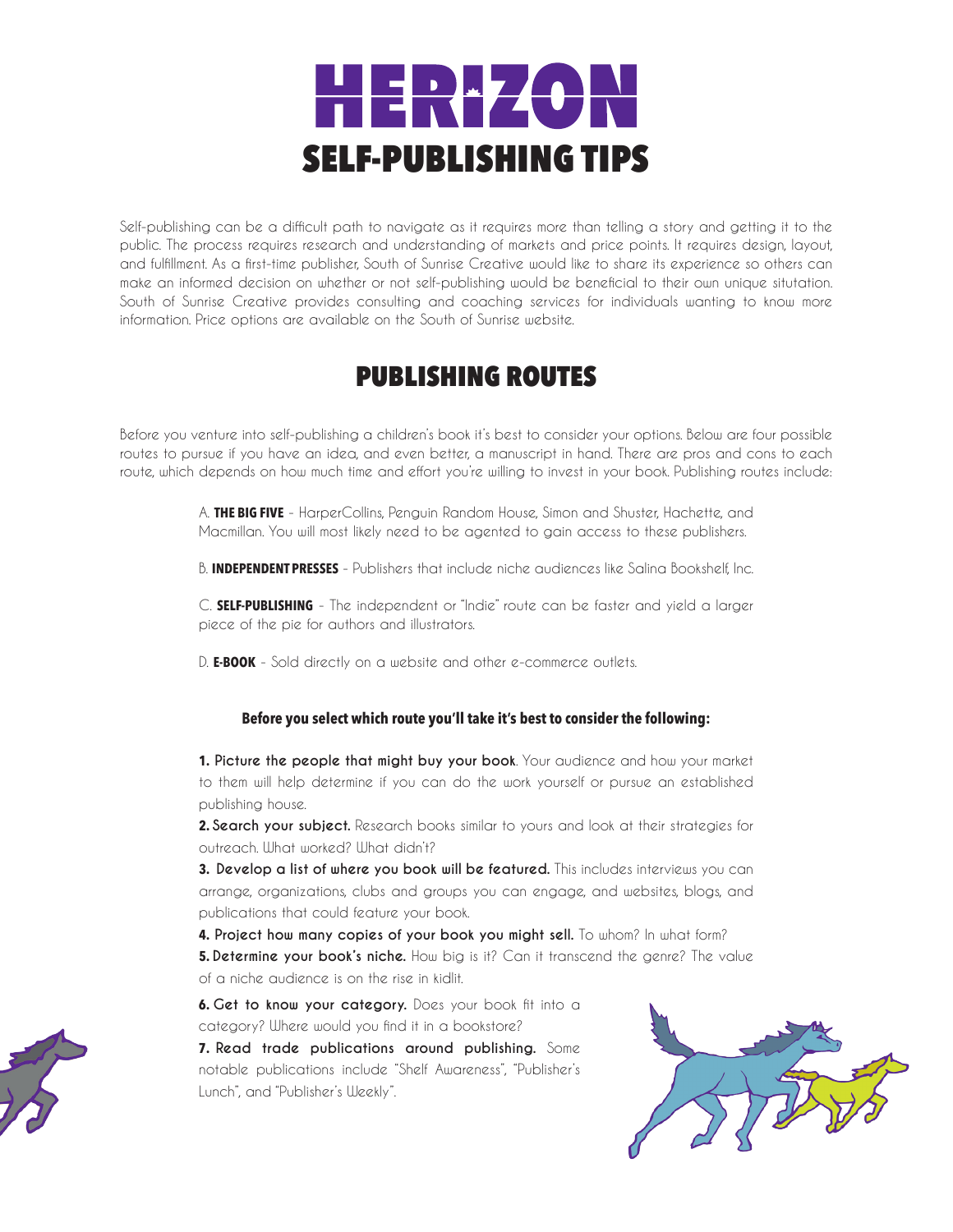## OTHER CONSIDERATIONS

If you've done your research on each publishing route and you feel self-publishing is your best option, pause, and think about it a little more. The process will require a lot of time and eneregy. The self-published books that work the best are the ones that look professional inside and out, which takes a willingness to spend a lot of money up front (see below). It may also require finding staff to deal with accounting, marketing, and shipping - each of which add to the cost. What it boils down to is your reason. Below are some reasons to pursue self-publishing.

**1. You have direct access to your audience.** Make sure you have means of access to an audience that will help sustain your book. If you have a committed audience, you have a good chance of being successful. The more niche or localized your audience, the nicer your results may be.

**2. You want a bigger chunk of the retail dollar of your book.** In the deal with my first book, I was able to earn 8% of the book's proceeds on the first 10,000 copies sold. I'll be able to make about 50% of the book's proceeds self-publishing. The other half goes toward costs associated with the book, including printing and fulfillment.

**3. You have a time-sensitive book and want to publish fast.** I left my job in May 2021 and needed an alternative funding stream. Rather than going through a publisher to get the book printed, fulfilled, and marketed to the public, I tackled the project myself to produce a book with a quick turn around time. It took about a year and half for *Fall in Line, Holden* to be published from when it was first presented. *Herizon* will take just under a year.

**4. You want full control of your book inside and out.** I was fortunate to attract interest from two publishers I showed the *Herizon* manuscript to; however, there was a desire to put words to the book. Since words went against my objective of making the book wordless for the voiceless, I knew I had to pursue self-publishing to keep the integrity of the book in tact. Having full control of the book was important to me and my messaging.

**5. You can't find anyone to agent or publish your book.** If you have a hard time finding interest in your manuscript, it might be a good idea to revisit how you're packaging and presenting your book. It might be something as simple as how your structure your letter of interest when reaching out to publishers or agents. If you do receive interest, comparing the cost and benefit of each is important.

**6. You've written a book whose value isn't apparent to a traditional publisher because it caters to a niche audience or particular region.** Diversity in children's books is a new movement and many publishers are slow in catching up. Although *Herizon*'s main message speaks to creativity - something readers from any background can relate - its main character is Navajo. Mainstream audiences' ability to relate to this character, somone they might not understand, can cause hesitency among publishers, who are driven by the bottom line.

#### FINANCIAL CONSIDERATIONS

Depending on how many books you purchase and what type of mailer you choose, a book can cost as low as \$7.50 and as high as \$14.00. These figures are based on the least costly route while still publishing a book of high quality. High quality picture books often include a dust cover, permanence paper, and end sheets. Other costs associated with self-publishing include:

| ltem                              | Cost     |
|-----------------------------------|----------|
| ISBN (10 codes) -                 | \$295.00 |
| Bar Code -                        | \$2500   |
| U.S. Copyright -                  | \$35.00  |
| Website Basic -                   | \$276.00 |
| Website Domain (per year) -       | \$13.95  |
| Private Registration (per year) - | \$9.90   |
|                                   |          |

**TOTAL**

**\$654.85**